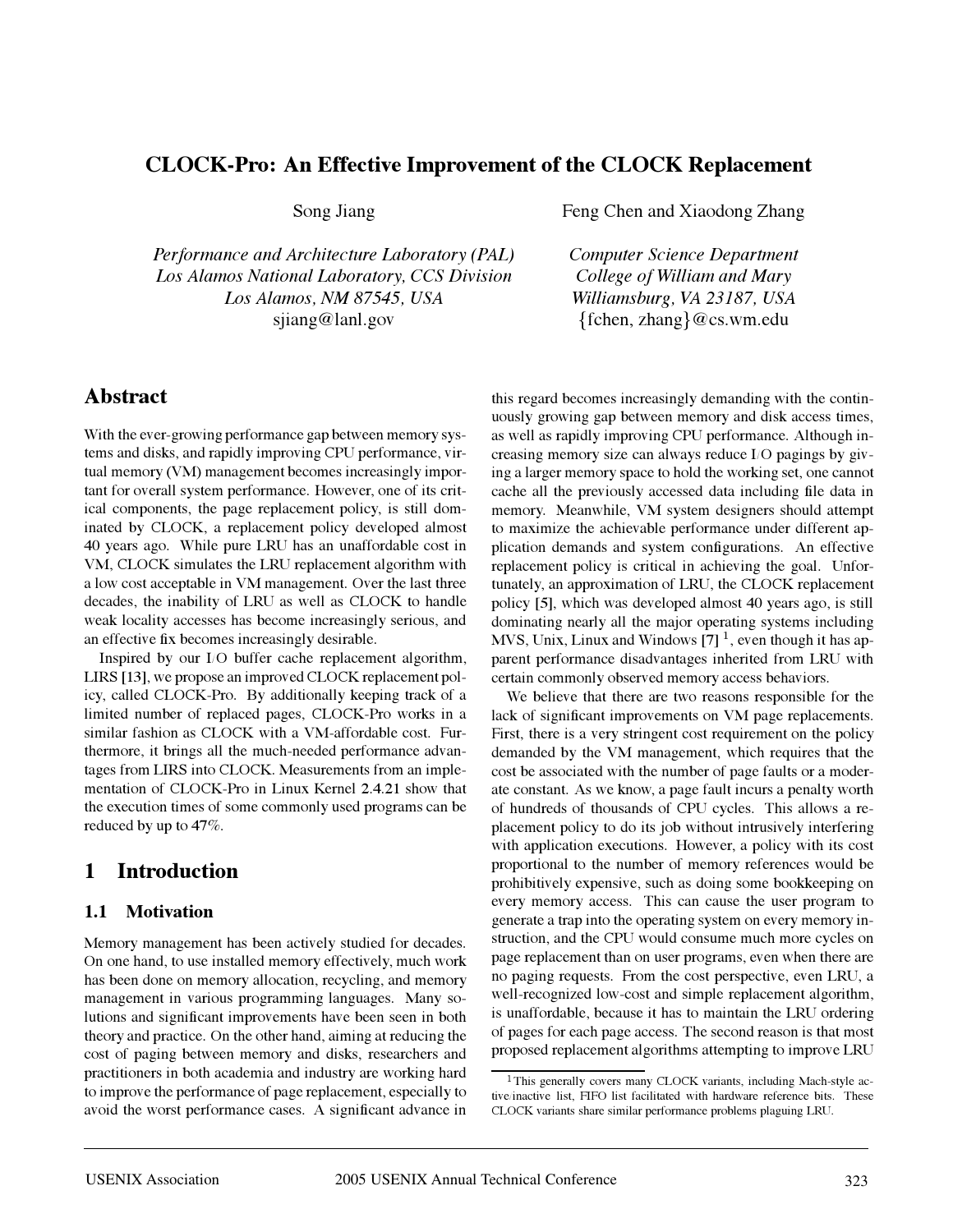performance turn out to be too complicated to produce their approximations with their costs meeting the requirements of VM. This is because the weak cases for LRU mostly come from its minimal use of history access information, which motivates other researchers to take a different approach by adding more bookkeeping and access statistic analysis work to make their algorithms more intelligent in dealing with some access patterns unfriendly to LRU.

### **1.2 The Contributions of this Paper**

The objective of our work is to provide a VM page replacement algorithm to take the place of CLOCK, which meets both the performance demand from application users and the low overhead requirement from system designers.

Inspired by the I/O buffer cache replacement algorithm, LIRS [13], we design an improved CLOCK replacement, called CLOCK-Pro. LIRS, originally invented to serve I/O buffer cache, has a cost unacceptable to VM management, even though it holds apparent performance advantages relative to LRU. We integrate the principle of LIRS and the way in which CLOCK works into CLOCK-Pro. By proposing CLOCK-Pro, we make several contributions: (1) CLOCK-Pro works in a similar fashion as CLOCK and its cost is easily affordable in VM management. (2) CLOCK-Pro brings all the much-needed performance advantages from LIRS into CLOCK. (3) Without any pre-determined parameters, CLOCK-Pro adapts to the changing access patterns to serve a broad spectrum of workloads. (4) Through extensive simulations on real-life I/O and VM traces, we have shown the significant page fault reductions of CLOCK-Pro over CLOCK as well as other representative VM replacement algorithms. (5) Measurement results from an implementation of CLOCK-Pro in a Linux kernel show that the execution times of some commonly used programs can be reduced by up to 47%.

# **2 Background**

## **2.1 Limitations of LRU/CLOCK**

LRU is designed on an assumption that a page would be reaccessed soon after it was accessed. It manages a data structure conventionally called LRU stack, in which the Most Recently Used (MRU) page is at the stack top and the Least Recently Used (LRU) page is at the stack bottom. The ordering of other in-between pages in the stack strictly follows their last access times. To maintain the stack, the LRU algorithm has to move an accessed page from its current position in the stack (if it is in the stack) to the stack top. The LRU page at the stack bottom is the one to be replaced if there is a page fault and no free spaces are available. In CLOCK, the memory spaces holding the pages can be regarded as a circular buffer and the replacement algorithm cycles through the pages in the

circular buffer, like the hand of a clock. Each page is associated with a bit, called reference bit, which is set by hardware whenever the page is accessed. When it is necessary to replace a page to service a page fault, the page pointed to by the hand is checked. If its reference bit is unset, the page is replaced. Otherwise, the algorithm resets its reference bit and keeps moving the hand to the next page. Research and experience have shown that CLOCK is a close approximation of LRU, and its performance characteristics are very similar to those of LRU. So all the performance disadvantages discussed below about LRU are also applied to CLOCK.

The LRU assumption is valid for a significant portion of workloads, and LRU works well for these workloads, which are called LRU-friendly workloads. The distance of a page in the LRU stack from the stack top to its current position is called **recency**, which is the number of other distinct pages accessed after the last reference to the page. Assuming an unlimitedly long LRU stack, the distance of a page in the stack away from the top when it is accessed is called its **reuse distance**, which is equivalent to the number of other distinct pages accessed between its last access and its current access. LRU-friendly workloads have two distinct characteristics: (1) There are much more references with small reuse distances than those with large reuse distances; (2) Most references have reuse distances smaller than the available memory size in terms of the number of pages. The locality exhibited in this type of workloads is regarded as strong, which ensures a high hit ratio and a steady increase of hit ratio with the increase of memory size.

However, there are indeed cases in which this assumption does not hold, where LRU performance could be unacceptably degraded. One example access pattern is memory scan, which consists of a sequence of one-time page accesses. These pages actually have infinitely large reuse distance and cause no hits. More seriously, in LRU, the scan could flush all the previously active pages out of memory.

As an example, in Linux the memory management for process-mapped program memory and file I/O buffer cache is unified, so the memory can be flexibly allocated between them according to their respective needs. The allocation balancing between program memory and buffer cache poses a big problem because of the unification. This problem is discussed in [22]. We know that there are a large amount of data in file systems, and the total number of accesses to the file cache could also be very large. However, the access frequency to each individual page of file data is usually low. In a burst of file accesses, most of the memory could serve as a file cache. Meanwhile, the process pages are evicted to make space for the actually infrequently accessed file pages, even though they are frequently accessed. An example scenario on this is that right after one extracts a large tarball, he/she could sense that the computer becomes slower because the previous active working set is replaced and has to be faulted in. To address this problem in a simple way, current Linux versions have to in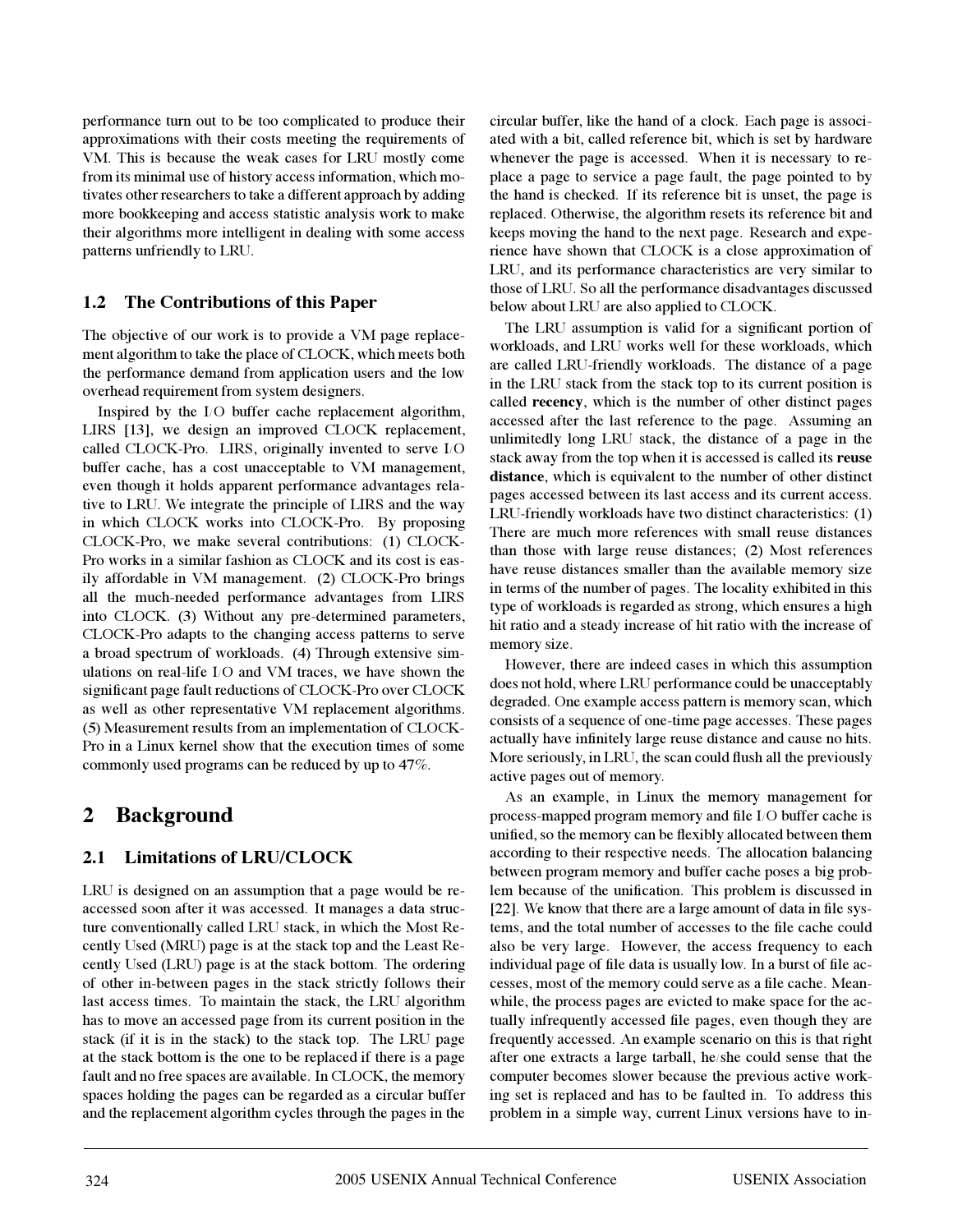troduce some "magic parameters" to enforce the buffer cache allocation to be in the range of 1% to 15% of memory size by default [22]. However, this approach does not fundamentally solve the problem, because the major reason causing the allocation unbalancing between process memory and buffer cache is the ineffectiveness of the replacement policy in dealing with infrequently accessed pages in buffer caches.

Another representative access pattern defeating LRU is loop, where a set of pages are accessed cyclically. Loop and loop-like access patterns dominate the memory access behaviors of many programs, particularly in scientific computation applications. If the pages involved in a loop cannot completely fit in the memory, there are repeated page faults and no hits at all. The most cited example for the loop problem is that even if one has a memory of 100 pages to hold 101 pages of data, the hit ratio would be ZERO for a looping over this data set [9, 24]!

### **2.2 LIRS and its Performance Advantages**

A recent breakthrough in replacement algorithm designs, called LIRS (Low Inter-reference Recency Set) replacement [13], removes all the aforementioned LRU performance limitations while still maintaining a low cost close to LRU. It can not only fix the scan and loop problems, but also can accurately differentiate the pages based on their locality strengths quantified by reuse distance.

A key and unique approach in handling history access information in LIRS is that it uses reuse distance rather than recency in LRU for its replacement decision. In LIRS, a page with a large reuse distance will be replaced even if it has a small recency. For instance, when a one-time-used page is recently accessed in a memory scan, LIRS will replace it quickly because its reuse distance is infinite, even though its recency is very small. In contrast, LRU lacks the insights of LIRS: all accessed pages are indiscriminately cached until either of two cases happens to them: (1) they are re-accessed when they are in the stack, and (2) they are replaced at the bottom of the stack. LRU does not take account of which of the two cases has a higher probability. For infrequently accessed pages, which are highly possible to be replaced at the stack bottom without being re-accessed in the stack, holding them in memory (as well as in stack) certainly results in a waste of the memory resources. This explains the LRU misbehavior with the access patterns of weak locality.

# **3 Related Work**

There have been a large number of new replacement algorithms proposed over the decades, especially in the last fifteen years. Almost all of them are proposed to target the performance problems of LRU. In general, there are three approaches taken in these algorithms. (1) Requiring applications to explicitly provide future access hints, such as applicationcontrolled file caching [3], and application-informed prefetching and caching [20]; (2) Explicitly detecting the access patterns failing LRU and adaptively switching to other effective replacements, such as SEQ [9], EELRU [24], and UBM [14]; (3) Tracing and utilizing deeper history access information such as FBR [21], LRFU [15], LRU-2 [18], 2Q [12], MQ [29], LIRS [13], and ARC [16]. More elaborate description and analysis on the algorithms can be found in [13]. The algorithms taking the first two approaches usually place too many constraints on the applications to be applicable in the VM management of a general-purpose OS. For example, SEQ is designed to work in VM management, and it only does its job when there is a page fault. However, its performance depends on an effective detection of long sequential address reference patterns, where LRU behaves poorly. Thus, SEQ loses generality because of the mechanism it uses. For instance, it is hard for SEQ to detect loop accesses over linked lists. Among the algorithms taking the third approach, FBR, LRU-2, LRFU and MQ are expensive compared with LRU. The performance of 2Q has been shown to be very sensitive to its parameters and could be much worse than LRU [13]. LIRS uses reuse distance, which has been used to characterize and to improve data access locality in programs (see e.g. [6]). LIRS and ARC are the two most promising candidate algorithms that have a potential leading to low-cost replacement policies applicable in VM, because they use data structure and operations similar to LRU and their cost is close to LRU.

ARC maintains two variably-sized lists holding history access information of referenced pages. Their combined size is two times of the number of pages in the memory. So ARC not only records the information of cached pages, but also keeps track of the same number of replaced pages. The first list contains pages that have been touched only once recently (*cold pages*) and the second list contains pages that have been touched at least twice recently (*hot pages*). The cache spaces allocated to the pages in these two lists are adaptively changed, depending on in which list the recent misses happen. More cache spaces will serve cold pages if there are more misses in the first list. Similarly, more cache spaces will serve hot pages if there are more misses in the second list. However, though ARC allocates memory to hot/cold pages adaptively according to the ratio of cold/hot page accesses and excludes tunable parameters, the locality of pages in the two lists, which are supposed to hold cold and hot pages respectively, can not directly and consistently be compared. So the hot pages in the second list could have a weaker locality in terms of reuse distance than the cold pages in the first list. For example, a page that is regularly accessed with a reuse distance a little bit more than the memory size can have no hits at all in ARC, while a page in the second list can stay in memory without any accesses, since it has been accepted into the list. This does not happen in LIRS, because any pages supposed to be hot or cold are placed in the same list and compared in a consistent fash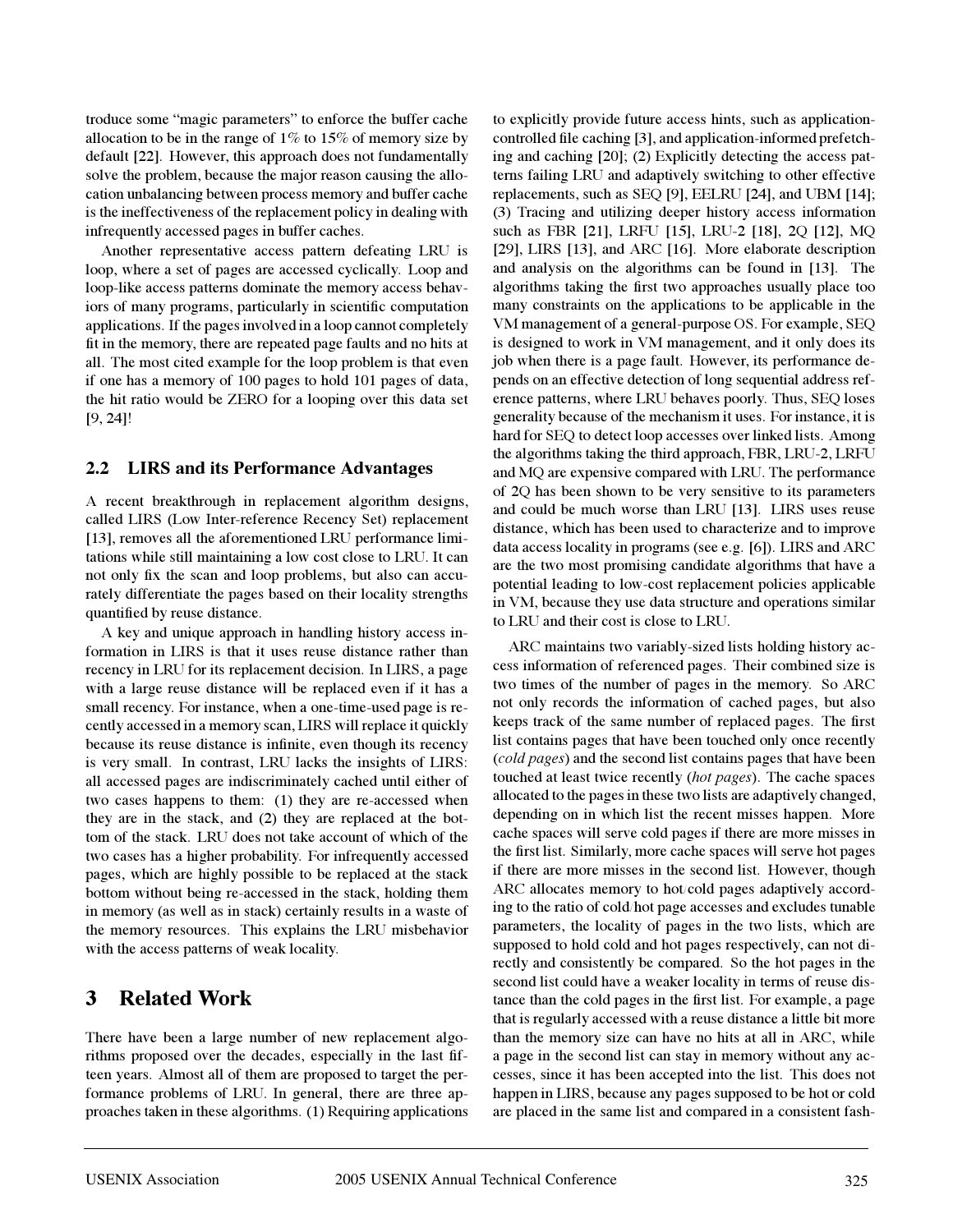ion. There is one pre-determined parameter in the LIRS algorithm on the amount of memory allocation for cold pages. In CLOCK-Pro, the parameter is removed and the allocation becomes fully adaptive to the current access patterns.

Compared with the research on the general replacement algorithms targeting LRU, the work specific to the VM replacements and targeting CLOCK is much less and is inadequate. While Second Chance (SC) [28], being the simplest variant of CLOCK algorithm, utilizes only one reference bit to indicate recency, other CLOCK variants introduce a finer distinction between page access history. In a generalized CLOCK version called GCLOCK [25, 17], a counter is associated with each page rather than a single bit. Its counter will be incremented if a page is hit. The cycling clock hand sweeps over the pages decrementing their counters until a page whose counter is zero is found for replacement. In Linux and FreeBSD, a similar mechanism called page aging is used. The counter is called *age* in Linux or *act count* in FreeBSD. When scanning through memory for pages to replace, the page age is increased by a constant if its reference bit is set. Otherwise its age is decreased by a constant. One problem for this kind of design is that they cannot consistently improve LRU performance. The parameters for setting the maximum value of counters or adjusting ages are mostly empirically decided. Another problem is that they consume too many CPU cycles and adjust to changes of access patterns slowly, as evidenced in Linux kernel 2.0. Recently, an approximation version of ARC, called CAR [2], has been proposed, which has a cost close to CLOCK. Their simulation tests on the I/O traces indicate that CAR has a performance similar to ARC. The results of our experiments on I/O and VM traces show that CLOCK-Pro has a better performance than CAR.

In the design of VM replacements it is difficult to obtain much improvement in LRU due to its stringent cost constraint, yet this problem remains a demanding challenge in the OS development.

# **4 Description of CLOCK-Pro**

### **4.1 Main Idea**

CLOCK-Pro takes the same principle as that of LIRS – it uses the reuse distance (called IRR in LIRS) rather than recency in its replacement decision. When a page is accessed, the reuse distance is the period of time in terms of the number of other distinct pages accessed since its last access. Although there is a reuse distance between any two consecutive references to a page, only the most current distance is relevant in the replacement decision. We use the reuse distance of a page at the time of its access to categorize it either as a cold page if it has a large reuse distance, or as a hot page if it has a small reuse distance. Then we mark its status as being cold or hot. We place all the accessed pages, either hot or cold, into one

single list  $2$  in the order of their accesses  $3$ . In the list, the pages with small recencies are at the list head, and the pages with large recencies are at the list tail.

To give the cold pages a chance to compete with the hot pages and to ensure their cold/hot statuses accurately reflect their current access behavior, we grant a cold page a test period once it is accepted into the list. Then, if it is re-accessed during its test period, the cold page turns into a hot page. If the cold page passes the test period without a re-access, it will leave the list. Note that the cold page in its test period can be replaced out of memory, however, its page metadata remains in the list for the test purpose until the end of the test period or being re-accessed. When it is necessary to generate a free space, we replace a resident cold page.

The key question here is how to set the time of the test period. When a cold page is in the list and there is still at least one hot page after it (i.e., with a larger recency), it should turn into a hot page if it is accessed, because it has a new reuse distance smaller than the hot page(s) after it. Accordingly, the hot page with the largest recency should turn into a cold page. So the test period should be set as the largest recency of the hot pages. If we make sure that the hot page with the largest recency is always at the list tail, and all the cold pages that pass this hot page terminate their test periods, then the test period of a cold page is equal to the time before it passes the tail of the list. So all the non-resident cold pages can be removed from the list right after they reach the tail of the list. In practice, we could shorten the test period and limit the number of cold pages in the test period to reduce space cost. By implementing this testing mechanism, we make sure that "cold/hot" are defined based on relativity and by constant comparison in one clock, not on a fixed threshold that are used to separate the pages into two lists. This makes CLOCK-Pro distinctive from prior work including 2Q and CAR, which attempt to use a constant threshold to distinguish the two types of pages, and to treat them differently in their respective lists (2Q has two queues, and CAR has two clocks), which unfortunately causes these algorithms to share some of LRU's performance weakness.

### **4.2 Data Structure**

Let us first assume that the memory allocations for the hot and cold pages,  $m_h$  and  $m_c$ , respectively, are fixed, where  $m_h$  +  $m_c$  is the total memory size  $m (m = m_h + m_c)$ . The number of the hot pages is also  $m_h$ , so all the hot pages are always cached. If a hot page is going to be replaced, it must first change into a cold page. Apart from the hot pages, all the other accessed pages are categorized as cold pages. Among the cold pages,  $m_c$  pages are cached, another at most  $m$  non-resident

 $2$ Actually it is the metadata of a page that is placed in the list.

 $3$ Actually we can only maintain an approximate access order, because we cannot update the list with a hit access in a VM replacement algorithm, thus losing the exact access orderings between page faults.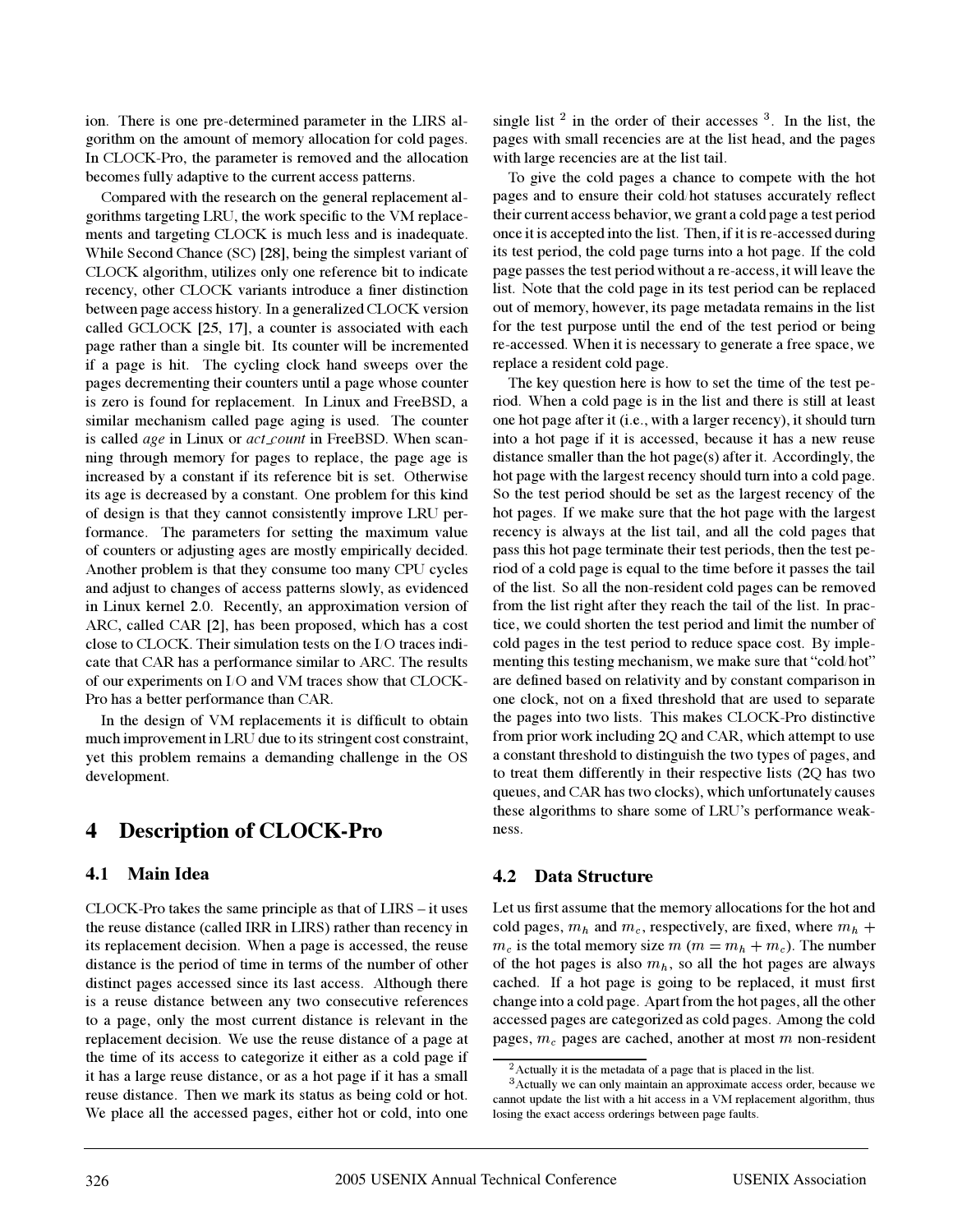

Figure 1: There are three types of pages in CLOCK-Pro, hot pages marked with "H", cold pages marked with "C" (shadowed circles for resident cold pages, non-shadowed circles for non-resident cold pages). Around the clock, there are three hands:  $HAND_{hot}$  pointing to the list tail (i.e. the last hot page) and used to search for a hot page to turn into a cold page,  $\textbf{HAND}_{cold}$  pointing to the last resident cold page and used to search for a cold page to replace, and  $HAND_{test}$  pointing to the last cold page in the test period, terminating test periods of cold pages, and removing non-resident cold pages passing the test period out of the list. The " $\sqrt{ }$ " marks represent the reference bits of 1.

cold pages only have their history access information cached. So totally there are at most  $2m$  metadata entries for keeping track of page access history in the list. As in CLOCK, all the page entries are organized as a circular linked list, shown in Figure 1. For each page, there is a cold/hot status associated with it. For each cold page, there is a flag indicating if the page is in the test period.

In CLOCK-Pro, there are three hands. The **HAND** points to the hot page with the largest recency. The position of this hand actually serves as a threshold of being a hot page. Any hot pages swept by the hand turn into cold ones. For the convenience of the presentation, we call the page pointed to by  $HAND_{hot}$  as the tail of the list, and the page immediately after the tail page in the clockwise direction as the head of the list.  $\mathbf{HAND}_{cold}$  points to the last resident cold page (i.e., the furthest one to the list head). Because we always select this cold page for replacement, this is the position where we start to look for a victim page, equivalent to the hand in CLOCK.  $HAND_{test}$  points to the last cold page in the test period. This hand is used to terminate the test period of cold pages. The non-resident cold pages swept over by this hand will leave the circular list. All the hands move in the clockwise direction.

#### **4.3 Operations on Searching Victim Pages**

Just as in CLOCK, there are no operations in CLOCK-Pro for page hits, only the reference bits of the accessed pages are set by hardware. Before we see how a victim page is generated, let us examine how the three hands move around the clock, because the victim page is searched by coordinating the movements of the hands.

 $\text{HAND}_{\textit{cold}}$  is used to search for a resident cold page for replacement. If the reference bit of the cold page currently pointed to by  $\text{HAND}_{cold}$  is unset, we replace the cold page for a free space. The replaced cold page will remain in the list as a non-resident cold page until it runs out of its test period, if it is in its test period. If not, we move it out of the clock. However, if its bit is set and it is in its test period, we turn the cold page into a hot page, and ask  $HAND_{hot}$  for its actions, because an access during the test period indicates a competitively small reuse distance. If its bit is set but it is not in its test period, there are no status change as well as **HAND** actions. In both of the cases, its reference bit is reset, and we move it to the list head. The hand will keep moving until it encounters a cold page eligible for replacement, and stops at the next resident cold page.

As mentioned above, what triggers the movement of  $HAND<sub>hot</sub>$  is that a cold page is found to have been accessed in its test period and thus turns into a hot page, which maybe accordingly turns the hot page with the largest recency into a cold page. If the reference bit of the hot page pointed to by  $HAND<sub>hot</sub>$  is unset, we can simply change its status and then move the hand forward. However, if the bit is set, which indicates the page has been re-accessed, we spare this page, reset its reference bit and keep it as a hot page. This is because the actual access time of the hot page could be earlier than the cold page. Then we move the hand forward and do the same on the hot pages with their bits set until the hand encounters a hot page with a reference bit of zero. Then the hot page turns into a cold page. Note that moving  $HAND_{hot}$  forward is equivalent to leaving the page it moves by at the list head. Whenever the hand encounters a cold page, it will terminate the page's test period. The hand will also remove the cold page from the clock if it is non-resident (the most probable case). It actually does the work on the cold page on behalf of hand  $HAND_{test}$ . Finally the hand stops at a hot page.

We keep track of the number of non-resident cold pages. Once the number exceeds  $m$ , the memory size in the number of pages, we terminate the test period of the cold page pointed to by  $HAND_{test}$ . We also remove it from the clock if it is a non-resident page. Because the cold page has used up its test period without a re-access and has no chance to turn into a hot page with its next access.  $HAND_{test}$  then moves forward and stops at the next cold page.

Now let us summarize how these hands coordinate their operations on the clock to resolve a page fault. When there is a page fault, the faulted page must be a cold page. We first run  $HAND_{cold}$  for a free space. If the faulted cold page is not in the list, its reuse distance is highly likely to be larger than the recency of hot pages  $4$ . So the page is still categorized as a

<sup>&</sup>lt;sup>4</sup>We cannot guarantee that it is a larger one because there are no opera-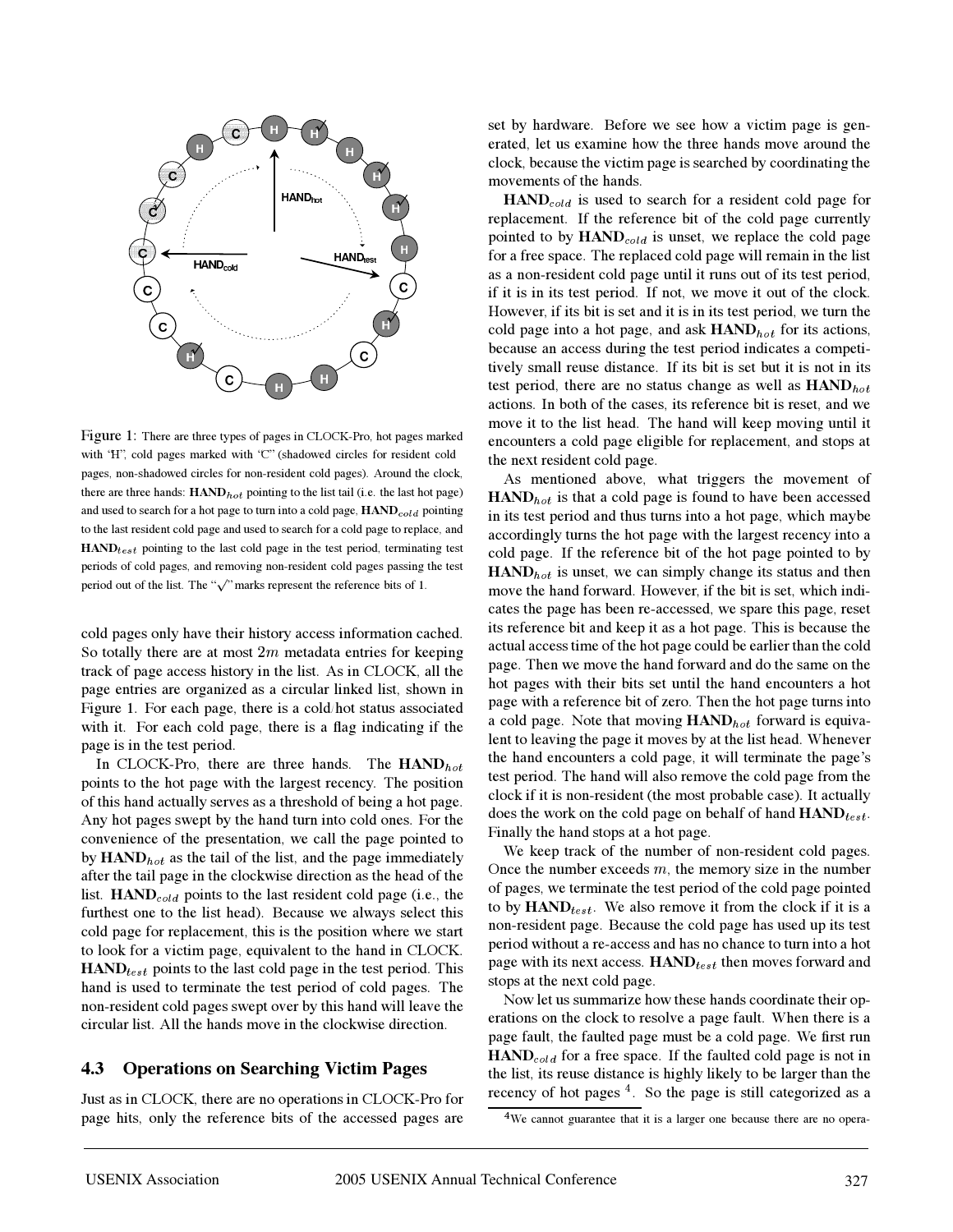cold page and is placed at the list head. The page also initiates its test period. If the number of cold pages is larger than the threshold  $(m_c + m)$ , we run  $\textbf{HAND}_{test}$ . If the cold page is in the list  $<sup>5</sup>$ , the faulted page turns into a hot page and is placed</sup> at the head of the list. We run  $HAND_{hot}$  to turn a hot page with a large recency into a cold page.

### **4.4 Making CLOCK-Pro Adaptive**

Until now, we have assumed that the memory allocations for the hot and cold pages are fixed. In LIRS, there is a predetermined parameter, denoted as  $L_{hirs}$ , to measure the percentage of memory that are used by cold pages. As it is shown in [13],  $L_{hirs}$  actually affects how LIRS behaves differently from LRU. When  $L_{hirs}$  approaches 100%, LIRS's replacement behavior, as well as its hit ratios, are close to those of LRU. Although the evaluation of LIRS algorithm indicates that its performance is not sensitive to  $L_{hirs}$  variations within a large range between 1% and 30%, it also shows that the hit ratios of LIRS could be moderately lower than LRU for LRUfriendly workloads (i.e. with strong locality) and increasing  $L_{hirs}$  can eliminate the performance gap.

In CLOCK-Pro, resident cold pages are actually managed in the same way as in CLOCK.  $HAND_{cold}$  behaves the same as what the clock hand in CLOCK does: sweeping across the pages while sparing the page with a reference bit of 1 and replacing the page with a reference bit of 0. So increasing  $m_c$ , the size of the allocation for cold pages, makes CLOCK-Pro behave more like CLOCK.

Let us see the performance implication of changing memory allocation in CLOCK-Pro. To overcome the CLOCK performance disadvantages with weak access patterns such as scan and loop, a small  $m_c$  value means a quick eviction of cold pages just faulted in and the strong protection of hot pages from the interference of cold pages. However, for a strong locality access stream, almost all the accessed pages have relatively small reuse distance. But, some of the pages have to be categorized as cold pages. With a small  $m_c$ , a cold page would have to be replaced out of memory soon after its being loaded in. Due to its small reuse distance, the page is probably faulted in the memory again soon after its eviction and treated as a hot page because it is in its test period this time. This actually generates unnecessary misses for the pages with small reuse distances. Increasing  $m_c$  would allow these pages to be cached for a longer period of time and make it more possible for them to be re-accessed and to turn into hot pages without being replaced. Thus, they can save additional page faults.

For a given reuse distance of an accessed cold page,  $m_c$ decides the probability of a page being re-accessed before its

being replaced from the memory. For a cold page with its reuse distance larger than its test period, retaining the page in memory with a large  $m_c$  is a waste of buffer spaces. On the other hand, for a page with a small reuse distance, retaining the page in memory for a longer period of time with a large  $m_c$ would save an additional page fault. In the adaptive CLOCK-Pro, we allow  $m_c$  to dynamically adjust to the current reuse distance distribution. If a cold page is accessed during its test period, we increment  $m_c$  by 1. If a cold page passes its test period without a re-access, we decrement  $m_c$  by 1. Note the aforementioned cold pages include resident and non-resident cold pages. Once the  $m_c$  value is changed, the clock hands of CLOCK-Pro will realize the memory allocation by temporally adjusting the moving speeds of  $\textbf{HAND}_{hot}$  and  $\textbf{HAND}_{cold}$ .

With this adaptation, CLOCK-Pro could take both LRU advantages with strong locality and LIRS advantages with weak locality.

## **5 Performance Evaluation**

 , including CLOCK, LIRS, CAR, and OPT, we built simulators We use both trace-driven simulations and prototype implementation to evaluate our CLOCK-Pro and to demonstrate its performance advantages. To allow us to extensively compare CLOCK-Pro with other algorithms aiming at improving LRU, running on the various types of representative workloads previously adopted for replacement algorithm studies. OPT is an optimal, but offline, unimplementable replacement algorithm [1]. We also implemented a CLOCK-Pro prototype in a Linux kernel to evaluate its performance as well as its overhead in a real system.

### **5.1 Trace-Driven Simulation Evaluation**

Our simulation experiments are conducted in three steps with different kinds of workload traces. Because LIRS is originally proposed as an I/O buffer cache replacement algorithm, in the first step, we test the replacement algorithms on the I/O traces to see how well CLOCK-Pro can retain the LIRS performance merits, as well as its performance with typical I/O access patterns. In the second step, we test the algorithms on the VM traces of application program executions. Integrated VM management on file cache and program memory, as is implemented in Linux, is always desired. Because of the concern for mistreatment of file data and process pages as mentioned in Section 2.1, we test the algorithms on the aggregated VM and file I/O traces to see how these algorithms respond to the integration in the third step. We do not include the results of LRU in the presentation, because they are almost the same as those of CLOCK.

tions on hits in CLOCK-Pro and we limit the number of cold pages in the list. But our experiment results show this approximation minimally affects the performance of CLOCK-Pro.

<sup>&</sup>lt;sup>5</sup>The cold page must be in its test period. Otherwise, it must have been removed from the list.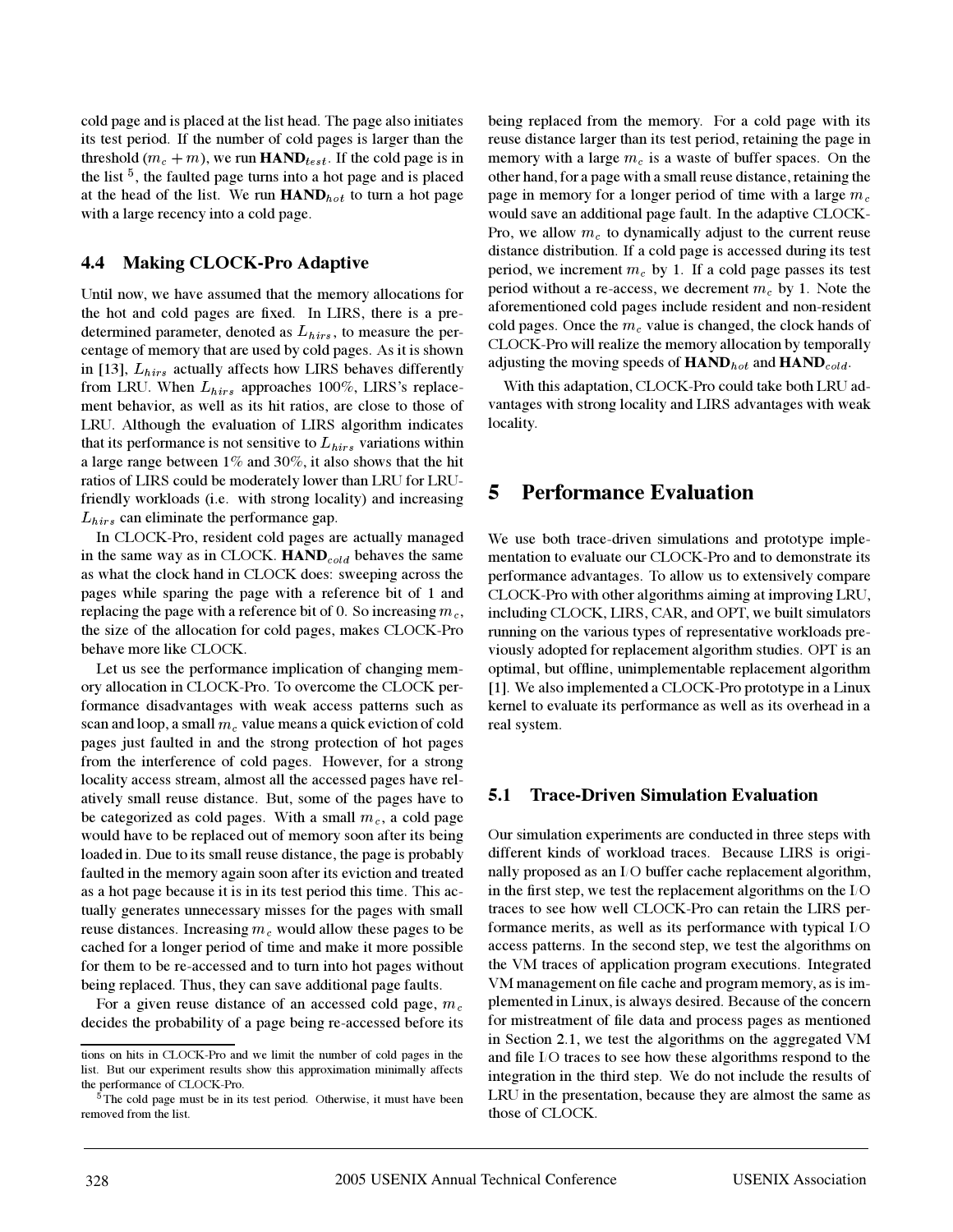

Figure 2: Hit ratios of the replacement algorithms OPT, CLOCK-Pro, LIRS, CAR, and CLOCK on workloads  $glimpse$  and  $multi2$ .

#### **5.1.1 Step 1: Simulation on I/O Buffer Caches**

The file I/O traces used in this section are from [13] used for the LIRS evaluation. In their performance evaluation, the traces are categorized into four groups based on their access patterns, namely, loop, probabilistic, temporally-clustered and mixed patterns. Here we select one representative trace from each of the groups for the replacement evaluation, and briefly describe them here.

- 1. **glimpse** is a text information retrieval utility trace. The total size of text files used as input is roughly 50 MB. The trace is a member of the loop pattern group.
- 2. **cpp** is a GNU C compiler pre-processor trace. The total size of C source programs used as input is roughly 11 MB. The trace is a member of the probabilistic pattern group.
- 3. **sprite** is from the Sprite network file system, which contains requests to a file server from client workstations for a two-day period. The trace is a member of the temporally-clustered pattern group.
- 4. **multi2** is obtained by executing three workloads, cs, cpp, and postgres, together. The trace is a member of the mixed pattern group.

These are small-scale traces with clear access patterns. We use them to investigate the implications of various access patterns on the algorithms. The hit ratios of  $glimpse$  and  $multi2$ are shown in Figure 2. To help readers clearly see the hit ratio difference for  $cpp$  and  $sprite$ , we list their hit ratios in Tables 1 and 2, respectively. For LIRS, the memory allocation to HIR pages ( $L_{hirs}$ ) is set as 1% of the memory size, the same value as it is used in [13]. There are several observations we can make on the results.

First, even though CLOCK-Pro does not responsively deal with hit accesses in order to meet the cost requirement of VM management, the hit ratios of CLOCK-Pro and LIRS are very close, which shows that CLOCK-Pro effectively retains the

| blocks | OPT  | CLOCK-Pro | LIRS | CAR  | <b>CLOCK</b> |
|--------|------|-----------|------|------|--------------|
| 20     | 26.4 | 23.9      | 24.2 | 17.6 | 0.6          |
| 35     | 46.5 | 41.2      | 42.4 | 26.1 | 4.2          |
| 50     | 62.8 | 53.1      | 55.0 | 37.5 | 18.6         |
| 80     | 79.1 | 71.4      | 72.8 | 70.1 | 60.4         |
| 100    | 82.5 | 76.2      | 77.6 | 77.0 | 72.6         |
| 300    | 86.5 | 85.1      | 85.0 | 85.6 | 83.5         |
| 500    | 86.5 | 85.9      | 85.9 | 85.8 | 84.7         |
| 700    | 86.5 | 86.3      | 86.3 | 86.3 | 85.4         |
| 900    | 86.5 | 86.4      | 86.4 | 86.4 | 85.7         |

Table 1: Hit ratios (%) of the replacement algorithms OPT, CLOCK-Pro, LIRS, CAR, and CLOCK on workload cpp.

| blocks | OPT  | CLOCK-Pro | LIRS | CAR  | <b>CLOCK</b> |
|--------|------|-----------|------|------|--------------|
| 100    | 50.8 | 24.8      | 25.1 | 26.1 | 22.8         |
| 200    | 68.9 | 45.2      | 44.7 | 43.0 | 43.5         |
| 400    | 84.6 | 70.1      | 69.5 | 70.5 | 70.9         |
| 600    | 899  | 82.4      | 80.9 | 82.1 | 83.3         |
| 800    | 92.2 | 87.6      | 85.6 | 87.3 | 88.1         |
| 1000   | 93.2 | 897       | 87.6 | 89.6 | 90.4         |

Table 2: Hit ratios (%) of the replacement algorithms OPT, CLOCK-Pro, LIRS, CAR, and CLOCK on workload  $\textit{sprite}.$ 

performance advantages of LIRS. For workloads  $glimpse$  and  $multi2$ , which contain many loop accesses, LIRS with a small  $L_{hirs}$  is most effective. The hit ratios of CLOCK-pro are a little lower than LIRS. However, for the LRU-friendly workload, sprite, which consists of strong locality accesses, the performance of LIRS could be lower than CLOCK (see Table 2). With its memory allocation adaptation, CLOCK-Pro improves the LIRS performance.

Figure 3 shows the percentage of the memory allocated to cold pages during the execution courses of  $multi2$  and  $\text{sprite}$ for a memory size of 600 pages. We can see that for  $\textit{sprite}$ , the allocations for cold pages are much larger than 1% of the memory used in LIRS, and the allocation fluctuates over the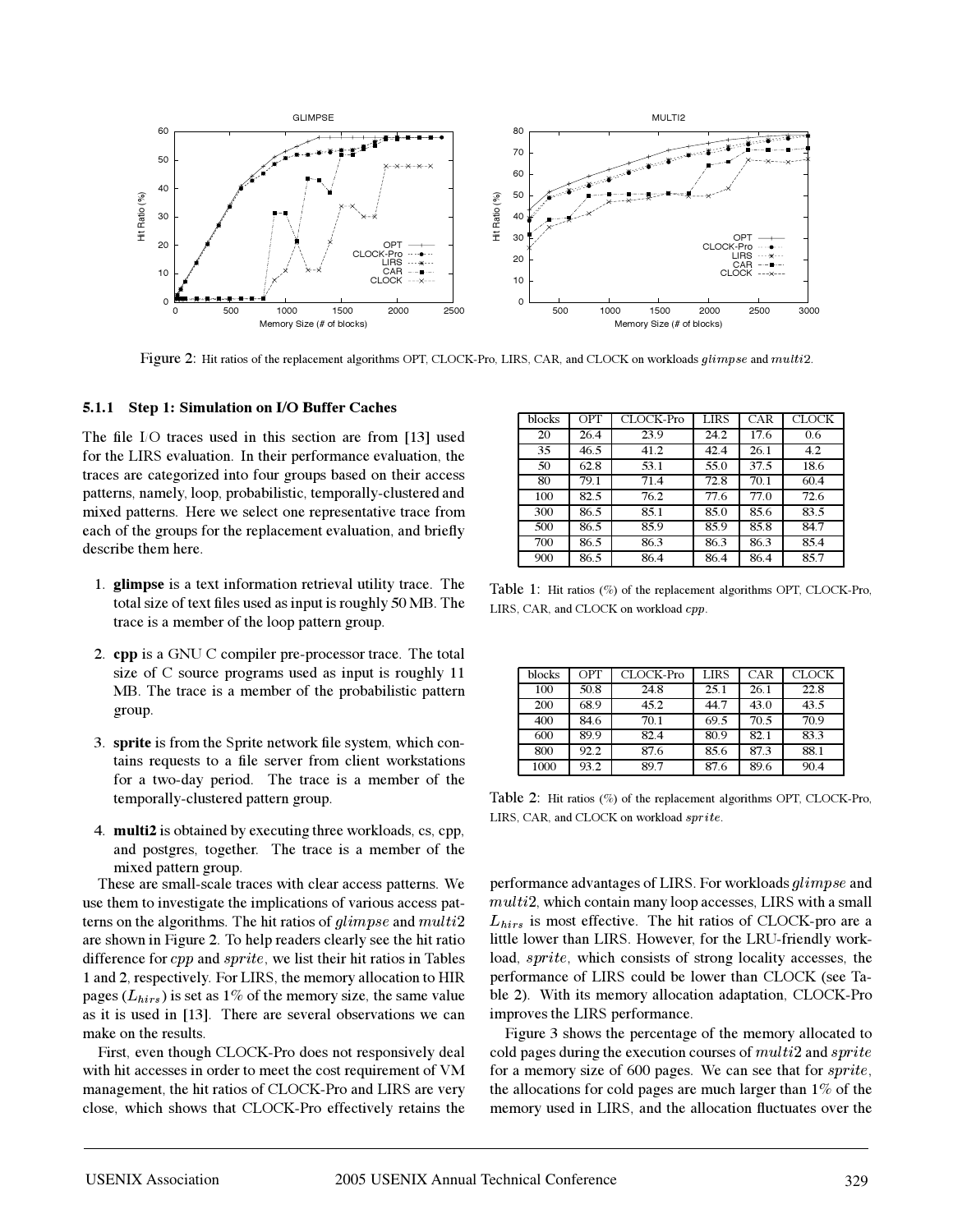

Figure 3: Adaptively changing the percentage of memory allocated to cold blocks in workloads  $multi2$  and  $sprite$ .

time adaptively to the changing access patterns. It sounds paradoxical that we need to increase the cold page allocation when there are many hot page accesses in the strong locality workload. Actually only the real cold pages with large reuse distances should be managed in a small cold allocation for their quick replacements. The so-called "cold" pages could actually be hot pages in strong locality workloads because the number of so-called "hot" pages are limited by their allocation. So quickly replacing these pseudo-cold pages should be avoided by increasing the cold page allocation. We can see that the cold page allocations for  $multi2$  are lower than  $\textit{sprite}$ , which is consistent with the fact that  $\textit{multi2}$  access patterns consist of many long loop accesses of weak locality.

Second, regarding the performance difference of the algorithms, CLOCK-Pro and LIRS have much higher hit ratios than CAR and CLOCK for  $\dim pse$  and  $\mu$ ulti<sub>2</sub>, and are close to optimal. For strong locality accesses like  $\textit{sprite}$ , there is little improvement either for CLOCK-Pro or CAR. This is why CLOCK is popular, considering its extremely simple implementation and low cost.

Third, even with a built-in memory allocation adaption mechanism, CAR cannot provide consistent improvements over CLOCK, especially for weak locality accesses, on which a fix is most needed for CLOCK. As we have analyzed, this is because CAR, as well as ARC, lacks a consistent locality strength comparison mechanism.

#### **5.1.2 Step 2: Simulation on Memory for Program Executions**

In this section, we use the traces of memory accesses of program executions to evaluate the performance of the algorithms. All the traces used here are also used in [10] and many of them are also used in [9, 24]. However, we do not include the performance results of SEQ and EELRU in this paper because of their generality or cost concerns for VM management. In some situations, EELRU needs to update its statistics for every single memory reference, having the same overhead problem as LRU [24]. Interested readers are referred to the respective papers for detailed performance descriptions of SEQ and EELRU. By comparing the hit ratio curves presented in those papers with the curves provided in this paper about CLOCK-Pro (these results are comparable), readers will reach the conclusion that CLOCK-Pro provides better or equally good performance compared to SEQ and EELRU. Also because of overhead concern, we do not include the LRU and LIRS performance. Actually LRU has its hit ratio curves almost the same as those of CLOCK in our experiments.

Table 3 summarizes all the program traces used in this paper. The detailed program descriptions, space-time memory access graphs, and trace collection methodology, are described in [10, 9]. These traces cover a large range of various access patterns. After observing their memory access graphs drawn from the collected traces, the authors of paper [9] categorized programs  $\mathit{coral},\ m88\mathit{ksim},\ \text{and}\ \mathit{murphi}$  as having "no clearly visible patterns" with all accesses temporarily clustered together, categorized programs  $blizzard, \, perl,$  and  $swim$  as having "patterns at a small scale", and categorized the rest of programs as having "clearly-exploitable, large-scale reference patterns". If we examine the program access behaviors in terms of reuse distance, the programs in the first category are the strong locality workloads. Those in the second category are moderate locality workloads. And the remaining programs in the third category are weak locality workloads. Figure 4 shows the number of page faults per million of instructions executed for each of the programs, denoted as page fault ratio, as the memory increases up to the its maximum memory demand. We exclude cold page faults which occur on their first time accesses. The algorithms considered here are CLOCK, CLOCK-Pro, CAR and OPT.

The simulation results clearly show that CLOCK-Pro significantly outperforms CLOCK for the programs with weak locality, including programs  $applu, ~gunplot, ~ijpeg, ~sor,$  $trygtsl,$  and  $wave5.$  For  $gunplot$  and  $sor,$  which have very large loop accesses, the page fault ratios of CLOCK-Pro are almost equal to those of OPT. The improvements of CAR over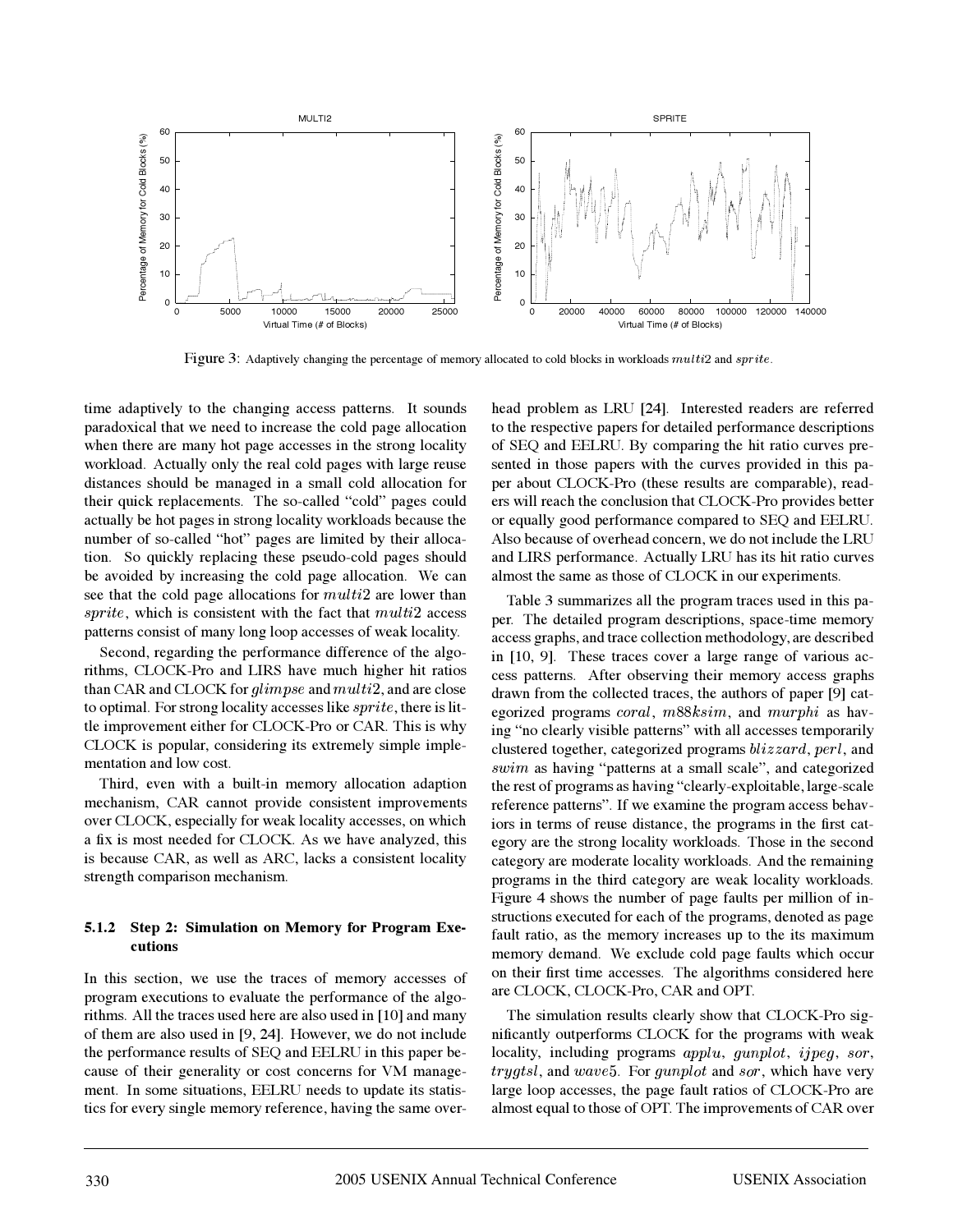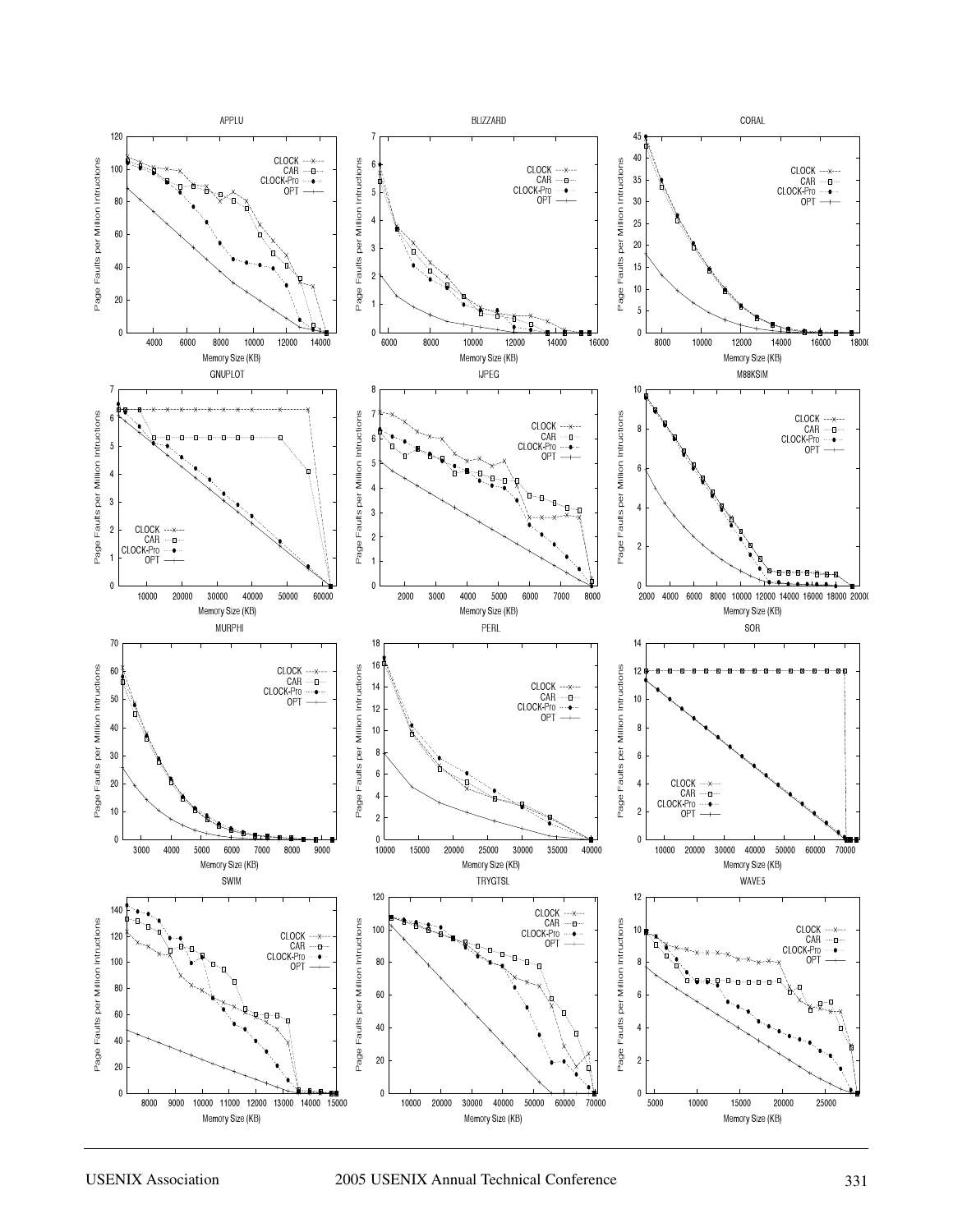| Program  | Description                            | Size (in Millions of Instructions) | Maximum Memory Demand (KB) |
|----------|----------------------------------------|------------------------------------|----------------------------|
| applu    | Solve 5 coupled parabolic/elliptic PDE | 1.068                              | 14,524                     |
| blizzard | Binary rewriting tool for software DSM | 2.122                              | 15,632                     |
| coral    | Deductive database evaluating query    | 4.327                              | 20,284                     |
| gnuplot  | PostScript graph generation            | 4,940                              | 62,516                     |
| ijpeg    | Image conversion into IJPEG format     | 42,951                             | 8.260                      |
| m88ksim  | Microprocessor cycle-level simulator   | 10.020                             | 19,352                     |
| murphi   | Protocol verifi er                     | 1.019                              | 9.380                      |
| perl     | Interpreted scripting language         | 18,980                             | 39,344                     |
| sor      | Successive over-relaxation on a matrix | 5,838                              | 70,930                     |
| swim     | Shallow water simulation               | 438                                | 15,016                     |
| trygtsl  | Tridiagonal matrix calculation         | 377                                | 69.688                     |
| wave5    | plasma simulation                      | 3.774                              | 28.700                     |

Table 3: A brief description of the programs used in Section 5.1.2.

CLOCK are far from being consistent and significant. In many cases, it performs worse than CLOCK. The poorest performance of CAR appears on traces  $\mathit{gunplot}$  and  $\mathit{sor}$  – it cannot correct the LRU problems with loop accesses and its page fault ratios are almost as high as those of CLOCK.

For programs with strong locality accesses, including  $\mathit{coral}, \quad \quad \mathit{b}$  $m88ksim$  and  $murphi$ , there is little room for other replacement algorithms to do a better job than CLOCK/LRU. Both CLOCK-Pro and ARC retain the LRU performance advantages for this type of programs, and CLOCK-Pro even does a little bit better than CLOCK.

For the programs with moderate locality accesses, including  ${\it blizzard}, {\it perl}$  and  ${\it swim},$  the results are mixed. Though we see the improvements of CLOCK-Pro and CAR over CLOCK in the most cases, there does exist a case in  $swim$  with small memory sizes where CLOCK performs better than CLOCK-Pro and CAR. Though in most cases CLOCK-Pro performs better than CAR, for  $perl$  and  $swim$  with small memory sizes, CAR performs moderately better. After examining the traces, we found that the CLOCK-Pro performance variations are due to the working set shifting in the workloads. If a workload frequently shifts its working set, CLOCK-Pro has to actively adjust the composition of the hot page set to reflect current access patterns. When the memory size is small, the set of cold resident pages is small, which causes a cold/hot status exchange to be more possibly associated with an additional page fault. However, the existence of locality itself confines the extent of working set changes. Otherwise, no caching policy would fulfill its work. So we observed moderate performance degradations for CLOCK-Pro only with small memory sizes.

To summarize, we found that CLOCK-Pro can effectively remove the performance disadvantages of CLOCK in case of weak locality accesses, and CLOCK-Pro retains its performance advantages in case of strong locality accesses. It exhibits apparently more impressive performance than CAR, which was proposed with the same objectives as CLOCK-Pro.

### **5.1.3 Step 3: Simulation on Program Executions with Interference of File I/O**

 petition from a large number of file data accesses in a shared In an unified memory management system, file buffer cache and process memory are managed with a common replacement policy. As we have stated in Section 2.1, memory commemory space could interfere with program execution. Because file data is far less frequently accessed than process VM, a process should be more competitive in preventing its memory from being taken away to be used as file cache buffer. However, recency-based replacement algorithms like CLOCK allow these file pages to replace process memory even if they are not frequently used, and to pollute the memory. To provide a preliminary study on the effect, we select an I/O trace (WebSearch1) from a popular search engine [26] and use its first 900 second accesses as a sample I/O accesses to co-occur with the process memory accesses in a shared memory space. This segment of I/O trace contains extremely weak locality – among the total 1.12 millions page accesses, there are 1.00 million unique pages accessed. We first scale the I/O trace onto the execution time of a program and then aggregate the I/O trace with the program VM trace in the order of their access times. We select a program with strong locality accesses,  $m88ksim$ , and a program with weak locality accesses,  $sor$ , for the study.

Tables 4 and 5 show the number of page faults per million of instructions (only the instructions for  $m88ksim$  or  $sor$ are counted) for  $m88ksim$  and  $sor$ , respectively, with various memory sizes. We are not interested in the performance of the I/O accesses. There would be few page hits even for a very large dedicated memory because there is little locality in their accesses.

From the simulation results shown in the tables, we observed that: (1) For the strong locality program,  $m88ksim$ , both CLOCK-Pro and CAR can effectively protect program execution from I/O access interference, while CLOCK is not able to reduce its page faults with increasingly large memory sizes. (2) For the weak locality program, sor, only CLOCK-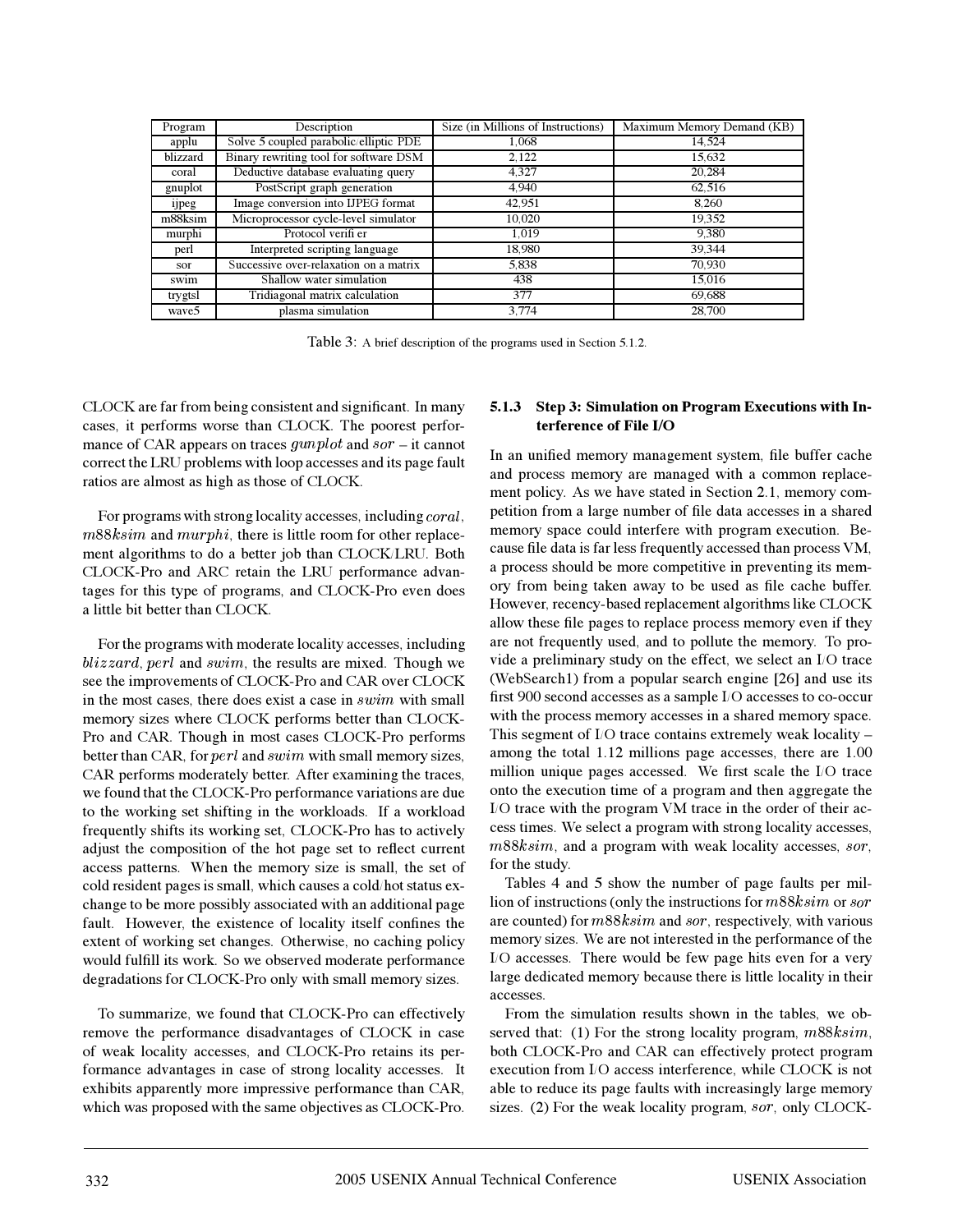| Memory(KB) | CLOCK-Pro | CLOCK-Pro w/IO | CAR | $CAR$ w/IO | <b>CLOCK</b> | CLOCK w/IO |
|------------|-----------|----------------|-----|------------|--------------|------------|
| 2000       | 9.6       | 9.94           | 9.7 | 10.1       | 9.7          | 11.23      |
| 3600       | 8.2       | 8.83           | 8.3 | 9.0        | 8.3          | 11.12      |
| 5200       | 6.7       | 7.63           | 6.9 | 7.8        | 6.9          | 11.02      |
| 6800       | 5.3       | 6.47           | 5.5 | 6.8        | 5.5          | 10.91      |
| 8400       | 3.9       | 5.22           | 4.1 | 5.8        | 4.1          | 10.81      |
| 10000      | 2.4       | 3.92           | 2.8 | 4.9        | 2.8          | 10.71      |
| 11600      | 0.9       | 2.37           | 1.4 | 4.2        | 1.4          | 10.61      |
| 13200      | 0.2       | 0.75           | 0.7 | 3.9        | 0.7          | 10.51      |
| 14800      | 0.1       | 0.52           | 0.7 | 3.6        | 0.7          | 10.41      |
| 16400      | 0.1       | 0.32           | 0.6 | 3.3        | 0.7          | 10.31      |
| 18000      | 0.0       | 0.22           | 0.6 | 3.1        | 0.6          | 10.22      |
| 19360      | 0.0       | 0.19           | 0.0 | 2.9        | 0.0          | 10.14      |

Table 4: The performance (number of page faults in one million of instructions) of algorithms CLOCK-Pro, CAR and CLOCK on program  $m88ksim$  with and without the interference of I/O fi le data accesses.

| Memory(KB) | CLOCK-Pro | CLOCK-Pro w/IO | <b>CAR</b> | CAR w/IO | CLOCK | CLOCK w/IO |
|------------|-----------|----------------|------------|----------|-------|------------|
| 4000       | 11.4      | 11.9           | 12.1       | 12.2     | 12.1  | 12.2       |
| 12000      | 10.0      | 10.7           | 12.1       | 12.2     | 12.1  | 12.2       |
| 20000      | 8.7       | 9.6            | 12.1       | 12.2     | 12.1  | 12.2       |
| 28000      | 7.3       | 8.6            | 12.1       | 12.2     | 12.1  | 12.2       |
| 36000      | 5.9       | 7.5            | 12.1       | 12.2     | 12.1  | 12.2       |
| 44000      | 4.6       | 6.5            | 12.1       | 12.2     | 12.1  | 12.2       |
| 52000      | 3.2       | 5.4            | 12.1       | 12.2     | 12.1  | 12.2       |
| 60000      | 1.9       | 4.4            | 12.1       | 12.2     | 12.1  | 12.2       |
| 68000      | 0.5       | 3.4            | 12.1       | 12.2     | 12.1  | 12.2       |
| 70600      | 0.0       | 3.0            | 0.0        | 12.2     | 0.0   | 12.2       |
| 74000      | 0.0       | 2.6            | 0.0        | 12.2     | 0.0   | 12.2       |

Table 5: The performance (number of page faults in one million of instructions) of algorithms CLOCK-Pro, CAR and CLOCK on program sor with and without the interference of I/O fi le data accesses.

Pro can protect program execution from interference, though its page faults are moderately increased compared with its dedicated execution on the same size of memory. However, CAR and CLOCK cannot reduce their faults even when the memory size exceeds the program memory demand, and the number of faults on the dedicated executions has been zero.

We did not see a devastating influence on the program executions with the co-existence of the intensive file data accesses. This is because even the weak accesses of  $m88ksim$ are strong enough to stave off memory competition from file accesses with their page re-accesses, and actually there are almost no page reuses in the file accesses. However, if there are quiet periods during program active executions, such as waiting for user interactions, the program working set would be flushed by file accesses under recency-based replacement algorithms. Reuse distance based algorithms such as CLOCK-Pro will not have the problem, because file accesses have to generate small reuse distances to qualify the file data for a long-term memory stay, and to replace the program memory.

### **5.2 CLOCK-Pro Implementation and its Evaluation**

The ultimate goal of a replacement algorithm is to reduce application execution times in a real system. In the process of translating the merits of an algorithm design to its practical performance advantages, many system elements could affect execution times, such as disk access scheduling, the gap between CPU and disk speeds, and the overhead of paging system itself. To evaluate the performance of CLOCK-Pro in a real system, we have implemented CLOCK-Pro in Linux kernel 2.4.21, which is a well documented recent version [11, 23].

#### **5.2.1 Implementation and Evaluation Environment**

We use a Gateway PC, which has its CPU of Intel P4 1.7GHz, its Western Digital WD400BB hard disk of 7200 RPM, and its memory of 256M. It is installed with RedHat 9. We are able to adjust the memory size available to the system and user programs by preventing certain portion of memory from being allocated.

In Kernel 2.4, process memory and file buffer are under an unified management. Memory pages are placed either in an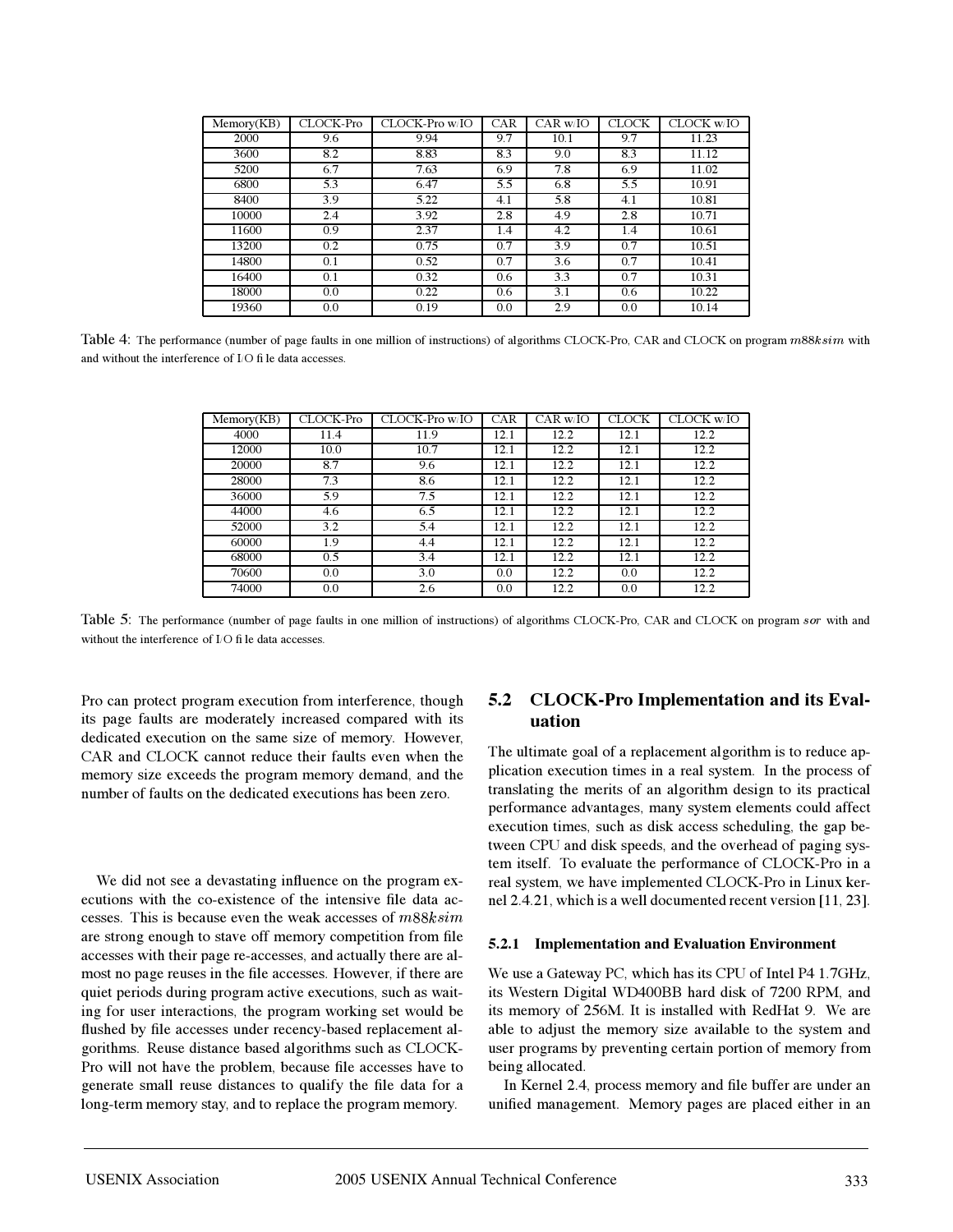

Figure 5: Measurements of the page faults of programs  $g n u plot$ ,  $g z i p$ , and  $g a p$  on the original system and the system adopting CLOCK-Pro.



Figure 6: Measurements of the execution times of programs  $\emph{gnuplot},$   $\emph{gzip}$  and  $\emph{gap}$  on the original system and the system adopting CLOCK-Pro.

active list or in an inactive list. Each page is associated with a reference bit. When a page in the inactive list is detected being referenced, the page is promoted into the active list. Periodically the pages in the active list that are not recently accessed are removed to refill the inactive list. The kernel attempts to keep the ratio of the sizes of the active list and inactive list as 2:1. Each list is organized as a separate clock, where its pages are scanned for replacement or for movement between the lists. We notice that this kernel has adopted an idea similar to the 2Q replacement [12], by separating the pages into two lists to protect hot pages from being flushed by cold pages. However, a critical question still remains unanswered: how are the hot pages correctly identified from the cold pages?

This issue has been addressed in CLOCK-Pro, where we place all the pages in one single clock list, so that we can compare their hotness in a consistent way. To facilitate an efficient clock hand movement, each group of pages (with their statuses of hot, cold, and/or on test) are linked separately according to their orders in the clock list. The ratio of cold pages and hot pages is adaptively adjusted. CLOCK-Pro needs to keep track of a certain number of pages that have already been replaced from memory. We use their positions in the respective backup files to identify those pages, and maintain a hash table to efficiently retrieve their metadata when they are faulted in.

We ran SPEC CPU2000 programs and some commonly

used tools to test the performance of CLOCK-Pro as well as the original system. We observed consistent performance trends while running programs with weak, moderate, or strong locality on the original and modified systems. Here we present the representative results for three programs, each from one of the locality groups. Apart from  $gnuplot$ , a widely used interactive plotting program with its input data file of 16 MB, which we have used in our simulation experiments, the other two are from SPEC CPU2000 benchmark suite [27], namely,  $gzip$  and  $gap.$   $gzip$  is a popular data compression program, showing a moderate locality.  $qap$  is a program implementing a language and library designed mostly for computing in groups, showing a strong locality. Both take the inputs from their respective training data sets.

#### **5.2.2 Experimental Measurements**

Figures 5 and 6 show the number of page faults and the execution times of programs  $\mathit{gnuplot}, \mathit{gzip},$  and  $\mathit{gap}$  on the original system and the modified system adopting CLOCK-Pro. In the simulation-based evaluation, only page faults can be obtained. Here we also show the program execution times, which include page fault penalties and system paging overhead. It is noted that we include cold page faults in the statistics, because they contribute to the execution times. We see that the variations of the execution times with memory size generally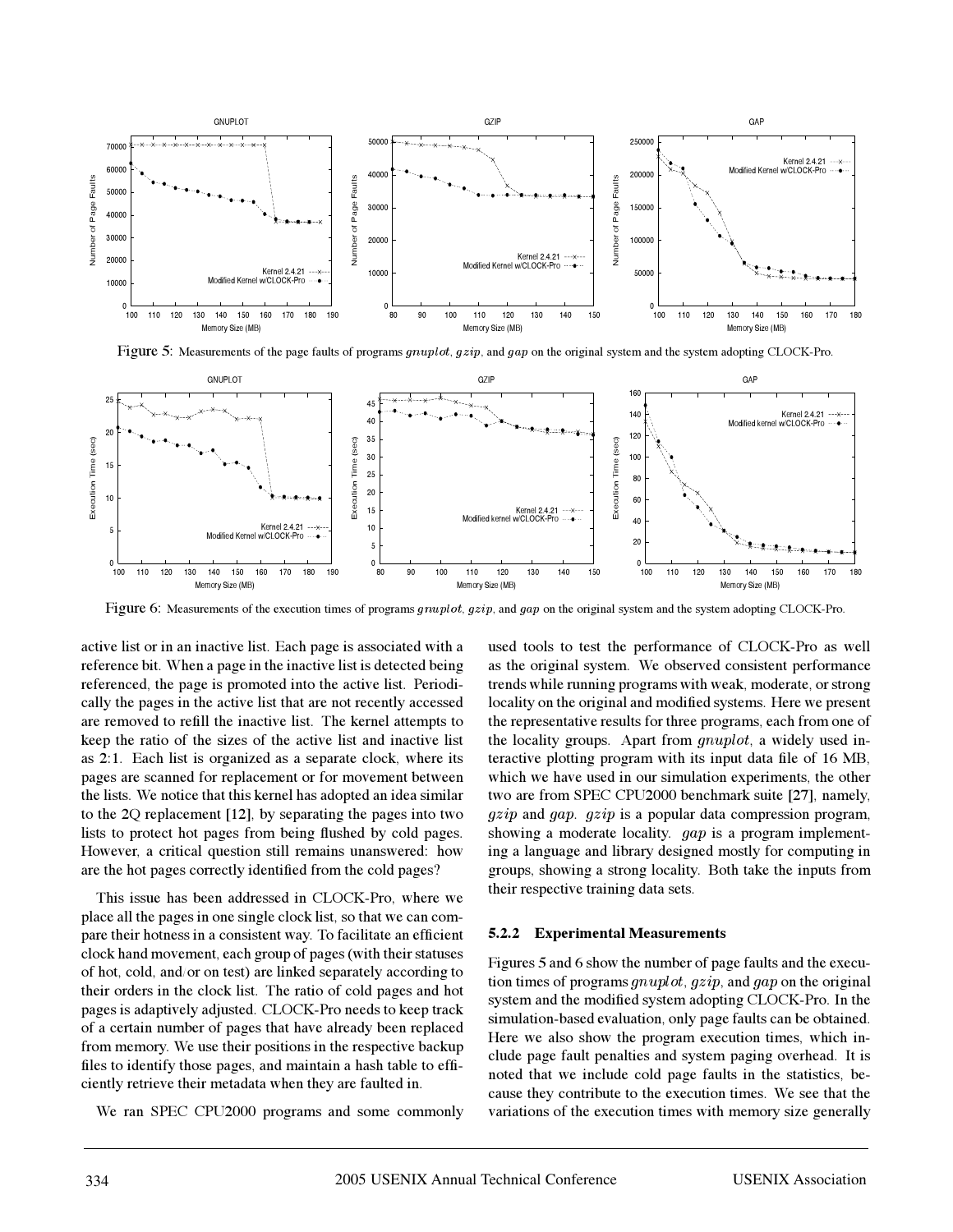keep the same trends as those of page fault numbers, which shows that page fault is the major factor to affect system performance.

The measurements are consistent with the simulation results on the program traces shown in Section 5.1.2. For the weak locality program  $\emph{gnuplot}$ , CLOCK-Pro significantly improves its performance by reducing both its page fault numbers and its execution times. The largest performance improvement comes at around 160MB, the available memory size approaching the memory demand, where the time for CLOCK-Pro (11.7 sec) is reduced by 47% when compared with the time for the original system (22.1 sec). There are some fluctuations in the execution time curves. This is caused by the block layout on the disk. A page faulted in from a disk position sequential to the previous access position has a much smaller access time than that retrieved from a random position. So the penalty varies from one page fault to another. For programs  $gzip$  and  $gap$  sibi with a moderate or strong locality, CLOCK-Pro provides a performance as good as the original system.

Currently this is only a prototype implementation of CLOCK-Pro, in which we have attempted to minimize the changes in the existing data structures and functions, and make the most of the existing infrastructure. Sometimes this means a compromise in the CLOCK-Pro performance. For example, the hardware MMU automatically sets the reference bits on the *pte* (Page Table Entry) entries of a process page table to indicate the references to the corresponding pages. In kernel 2.4, the paging system works on the active or inactive lists, whose entries are called *page descriptors*. Each *descriptor* is associated with one physical page and one or more (if the page is shared) *pte* entries in the process page tables. Each *descriptor* contains a *reference flag*, whose value is transfered from its associated *pte* when the corresponding process table is scanned. So there is an additional delay for the reference bits (flags) to be seen by the paging system. In kernel 2.4, there is no infrastructure supporting the retrieval of *pte* through the *descriptor*. So we have to accept this delay in the implementation. However, this tolerance is especially detrimental to CLOCK-Pro because it relies on a fine-grained access timing distinction to realize its advantages. We believe that further refinement and tuning of the implementation will exploit more performance potential of CLOCK-Pro.

#### **5.2.3 The Overhead of CLOCK-Pro**

Because we almost keep the paging infrastructure of the original system intact except replacing the active/inactive lists with an unified clock list and introducing a hash table, the additional overhead from CLOCK-Pro is limited to the clock list and hash table operations.

We measure the average number of entries the clock hands sweep over per page fault on the lists for the two systems. Table 6 shows a sample of the measurements. The results show that CLOCK-Pro has a number of hand movements compa-

| Memory (MB)     | 110  | 140  | 170  |
|-----------------|------|------|------|
| Kernel $2.4.21$ | 12.4 | 142  | 69   |
| CLOCK-Pro       | 162  | 20.6 | 18.5 |

Table 6: Average number of entries the clock hands sweep over per page fault in the original kernel and CLOCK-Pro with different memory sizes for program gnuplot.

rable to the original system except for large memory sizes, where the original system significantly lowers its movement number while CLOCK-Pro does not. In CLOCK-Pro, for every referenced cold page seen by the moving  $HAND_{cold}$ , there is at least one  $\textbf{HAND}_{hot}$  movement to exchange the page statuses. For a specific program with a stable locality, there are fewer cold pages with a smaller memory, as well as less possibility for a cold page to be re-referenced before **HAND** moves to it. So  $HAND_{cold}$  can take a small number of movements to reach a qualified replacement page, and the number of additional  $HAND_{hot}$  movements per page fault is also small. When the memory size is close to the program memory demand, the original system can take less hand movements during its search on its inactive list, due to the increasing chance of finding an unreferenced page. However, **HAND** would encounter more referenced cold pages, which causes additional  $HAND_{hot}$  movements. We believe that this is not a performance concern, because one page fault penalty is equivalent to the time of tens of thousands of hand movements. We also measured the bucket size of the hash table, which is only 4-5 on average. So we conclude that the additional overhead is negligible compared with the original replacement implementation.

## **6 Conclusions**

In this paper, we propose a new VM replacement policy, CLOCK-Pro, which is intended to take the place of CLOCK currently dominating various operating systems. We believe it is a promising replacement policy in the modern OS designs and implementations for the following reasons. (1) It has a low cost that can be easily accepted by current systems. Though it could move up to three pointers (hands) during one victim page search, the total number of the hand movements is comparable to that of CLOCK. Keeping track of the replaced pages in CLOCK-Pro doubles the size of the linked list used in CLOCK. However, considering the marginal memory consumption of the list in CLOCK, the additional cost is negligible. (2) CLOCK-pro provides a systematic solution to address the CLOCK problems. It is not just a quick and experiencebased fix to CLOCK in a specific situation, but is designed based on a more accurate locality definition – reuse distance and addresses the source of the LRU problem. (3) It is fully adaptive to strong or weak access patterns without any predetermined parameters. (4) Extensive simulation experiments